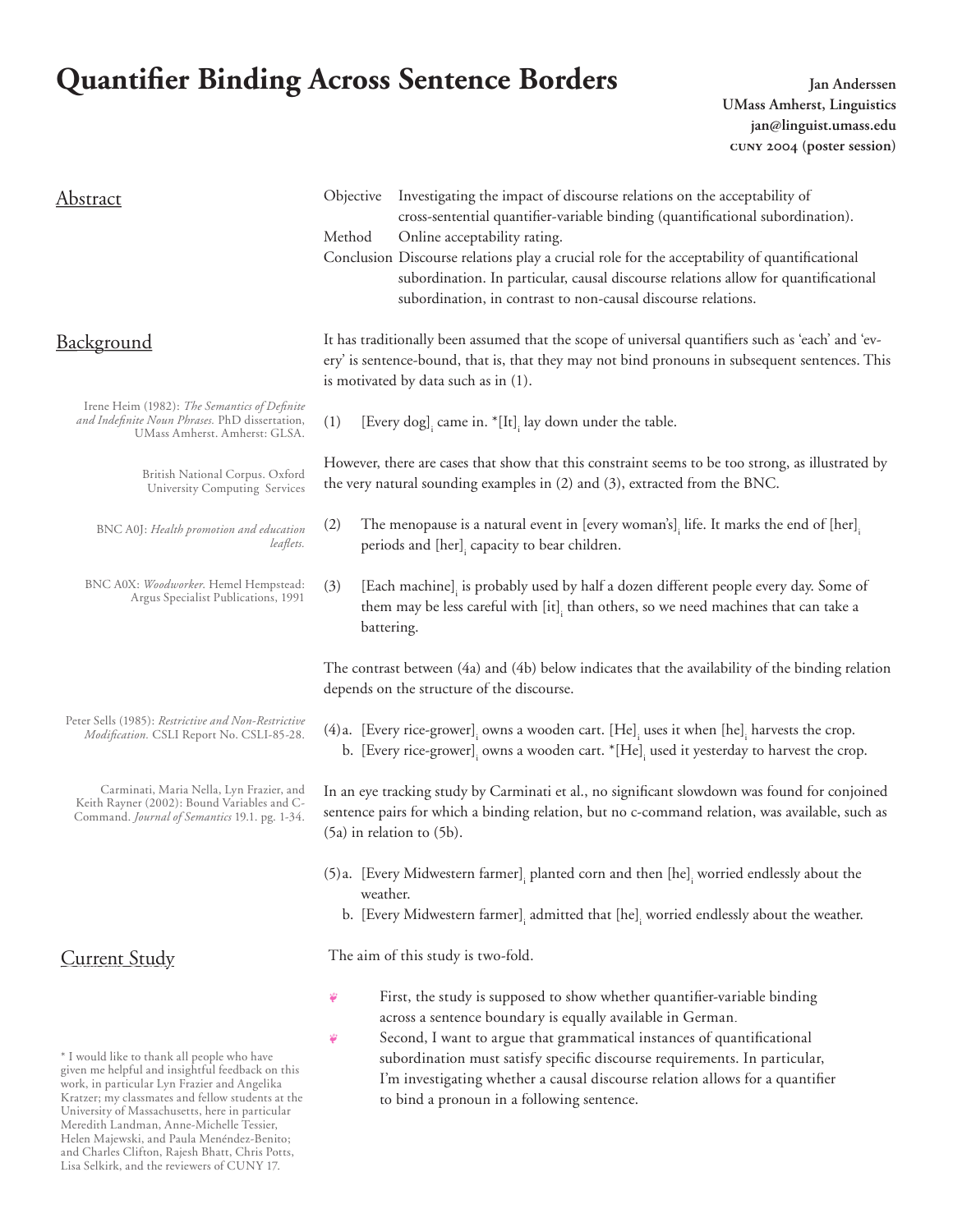| Materials                                               | The materials used in this study were two-sentence discourses that differed with respect to<br>two conditions: causality and antecedent type.                                                                                                                                                                                                                                                                      |
|---------------------------------------------------------|--------------------------------------------------------------------------------------------------------------------------------------------------------------------------------------------------------------------------------------------------------------------------------------------------------------------------------------------------------------------------------------------------------------------|
|                                                         | Causality described whether there was a causal connection between the first and second<br>sentence. Discourse relations are not overtly encoded and have to be inferred from the<br>discourse content and context. However adverbs such as 'thus' or 'lately' were used to<br>indicate a particular discourse connection, e.g. causal or temporal respectively.                                                    |
|                                                         | Antecedent type classifies the nominal phrases in the first sentence that serve as binders or<br>antecedents for the pronouns in the second sentence. Antecedent NPs were either referential<br>- for instance 'my friend Chris', or 'the janitor in our school' - or quantificational - for<br>instance 'every patient' or 'every janitor in the area'.                                                           |
|                                                         | These conditions led to four types of two-sentence discourses that were constructed from<br>sentences like those in (6) below.                                                                                                                                                                                                                                                                                     |
| <b>Context Sentences</b><br>quantificational antecedent | Jeder unserer Patienten, / der sich im<br>letzten Jahr ein Bein brach, / hatte<br>(6)<br>who self in.the last<br>every our.GEN patients<br>year a leg broke had<br>Ärger mit der Krankenversicherung.<br>trouble with the health.insurance                                                                                                                                                                         |
|                                                         | 'Every patient of ours who broke a leg during the last year experienced trouble with his<br>health insurance.'                                                                                                                                                                                                                                                                                                     |
| referential antecedent                                  | Mein Freund Christian, /<br>friend Christian<br>(continued as above)<br>my                                                                                                                                                                                                                                                                                                                                         |
| <b>Continuation Sentences</b>                           |                                                                                                                                                                                                                                                                                                                                                                                                                    |
| causal continuation                                     | Er musste sich deswegen / mit viel Papierkram / herumschlagen.<br>he needed self therefore with much paper.stuff beat.around<br>'For that reason, he needed to bother with a lot of paper work.'                                                                                                                                                                                                                   |
| non-causal continuation                                 | Er hatteaber / auch schon vorher / viel Pech<br>mit Versicherungen.<br>he had but also already before much bad_luck with insurances<br>'In addition, he had already had lots of trouble with insurance companies.'                                                                                                                                                                                                 |
|                                                         | Both quantificational and referential context sentences were continued with either causal or<br>non-causal continuation sentences. For instance, a referential / non-causal discourse from<br>the examples above would for be                                                                                                                                                                                      |
|                                                         | 'My friend Christian, who broke his leg last year, experienced trouble with his health<br>insurance. In addition, he had already had lots of trouble with insucance companies.'                                                                                                                                                                                                                                    |
| <u>Method</u>                                           | 24 native speakers of German were presented 4 discourses of each type and 38 filler<br>discourses in randomized order on a computer screen in a frame by frame fashion.<br>Immediately following the last frame, the participants were asked to rate the naturalness of<br>the discourse on a scale from 1 to 5, where a response of 1 indicated a fully natural sounding<br>discourses and 5 an unacceptable one. |